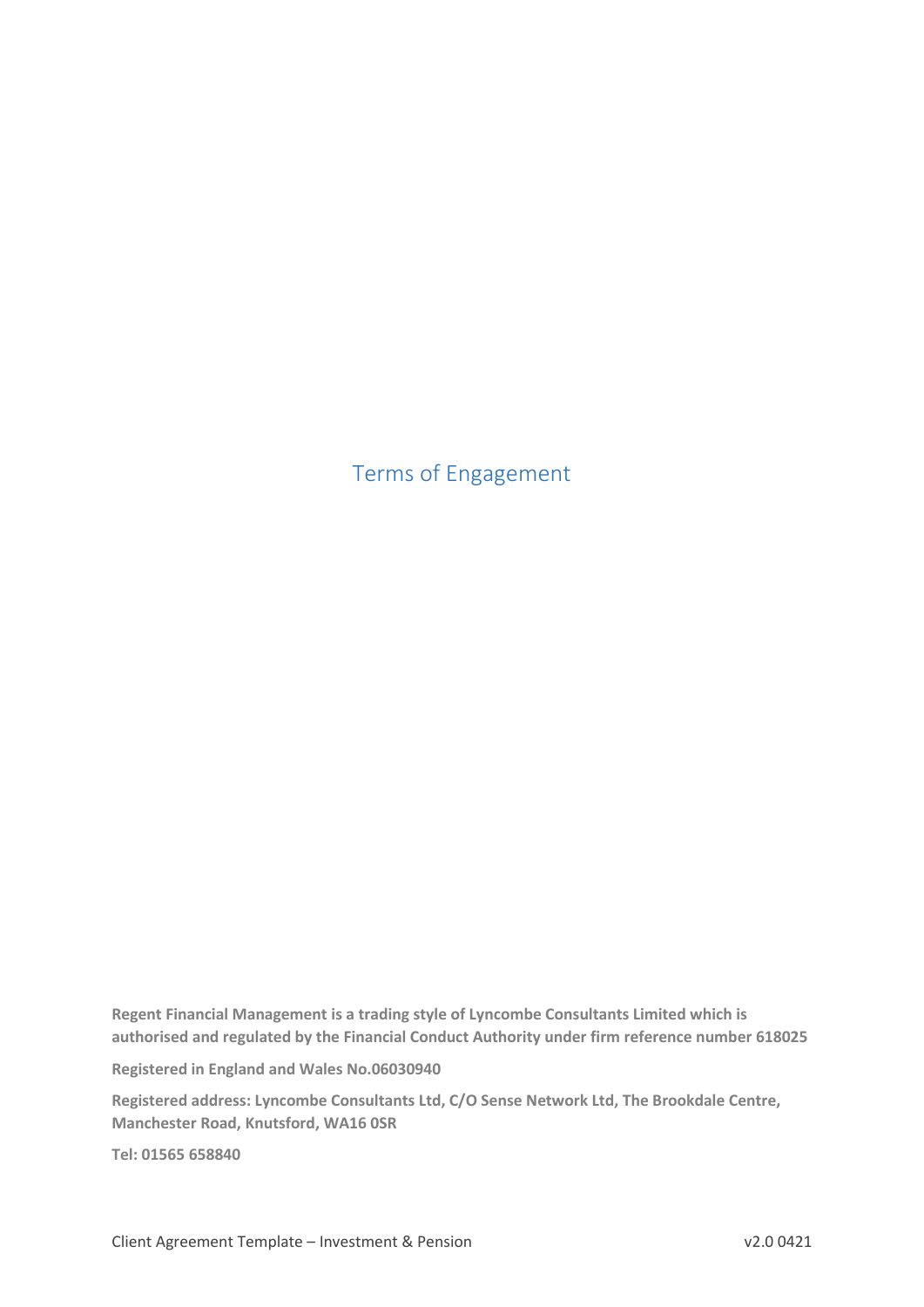We are a financial planning business, focused on helping you understand and plan for your financial future. This information is designed to give you an idea of:

- **What we do and how we do it (our services)**
- **What it's likely to cost and how you can pay us**

More detailed information is available on our website at https://www.regentfm.co.uk/

This document provides details about our services to you and how we charge, so it's important that you read it fully. If there is something you don't understand please ask us to explain it.

#### 1. Our services

Whatever financial decisions you have to make, the first step towards making the right decisions is to establish a clear understanding of your financial needs.

People seek financial advice for many different reasons so it's important that we understand exactly who you are and what you want to achieve. At our first meeting we'll gather information about you to help define your needs and priorities.

Our services include:

- **Financial planning:**It's important to identify what you might want to achieve and how you can do this. We can help you to identify your goals and create a plan for your finances to help you achieve them.
- **Retirement planning:**It's important to know whether the money you are saving towards retirement will provide you with sufficient funds to meet your retirement objectives. We can work with you to proactively plan for your retirement and help you decide on the options available once at retirement.
- **Protection planning:** Most of us want to protect the things that are important to us, our family, business and quality of life. Protection planning can help to provide peace of mind in the event of your income changing due to unexpected events. We can help you plan for the best way to protect you, your family or your business.

We'll only start work once we have agreed our services and charges with you. We'll give you a copy of our **Client Agreement – investment and protection (terms and conditions)** which will set out the services we have agreed to provide and confirm how much this will cost.

### 2. Our advice

We offer **independent** investment advice.

We offer **independent** investment advice. This means that we consider a wide range of financial strategies and products. We are constantly reviewing the market to ensure that the services and products we offer are appropriate for our clients.

Where we recommend particular investment strategies and products to you, these will be selected based on your personal circumstances, financial goals and objectives. We'll consider a number of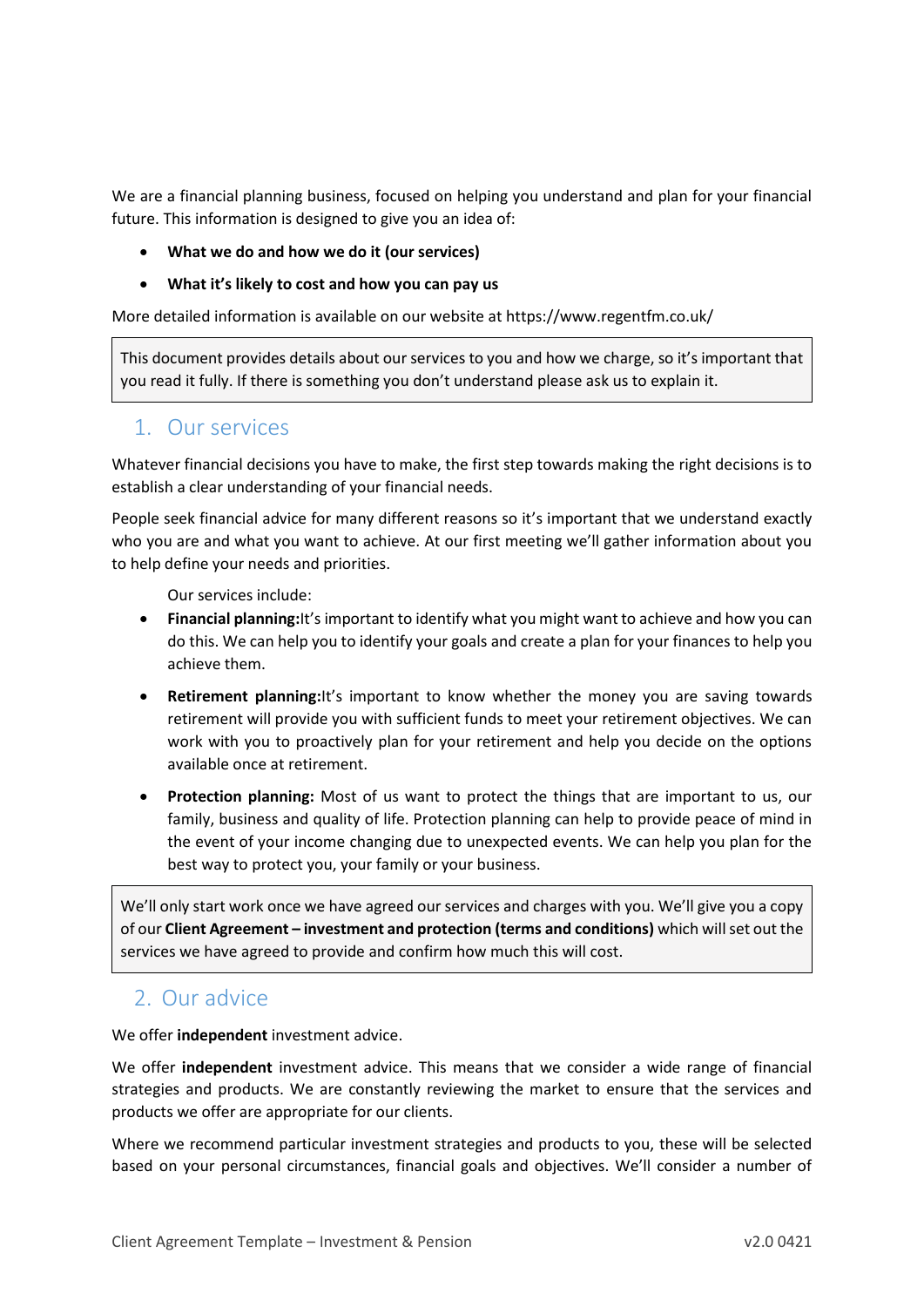factors, including the services you need, the cost of investing, how much risk you are prepared to accept in an investment product and how much of a drop in its value you could withstand.

The areas we can advise on include:

| Open ended investment |                 | Phased retirement & |  |
|-----------------------|-----------------|---------------------|--|
| companies             | income drawdown |                     |  |

- Unit trusts Term assurance
- ISAs Critical illness cover
- Investment bonds Pensions
- Structured products, incl. structured deposits • Annuities • Income protection
- Investment trusts Tax Investments

We don't provide advice in relation to individual share holdings. If this is something you need assistance with, we can refer you to a stockbroker.

We don't provide advice on options, futures and other derivative contracts as we believe that these are unlikely to be suitable for our clients

We don't provide advice on Unregulated Products as we believe that these are unlikely to be suitable for our clients

For further details please refer to our website.

Where we provide protection planning services, we are an insurance intermediary and will provide advice which is based on a fair and personal analysis of the market.

For life, critical illness, income protection and whole of life insurance products from a panel of leading insurers. Ask us for a list of insurers we offer insurance from.

# 3. Our charges

The way we are paid for our services may depend on the type of advice given. Typically, this will be:

- **Investment business:** fees agreed and paid by you
- **Insurance business:** fees agreed and paid by you or commission payable by the insurance provider, which is a percentage of the total annual premium

More details on these options and how they are paid is found in the following sections on initial and ongoing charges.

Our charges fall into the following categories:

a) **Initial charges:** these are the upfront costs of our services. We offer several types of initial service depending on your needs.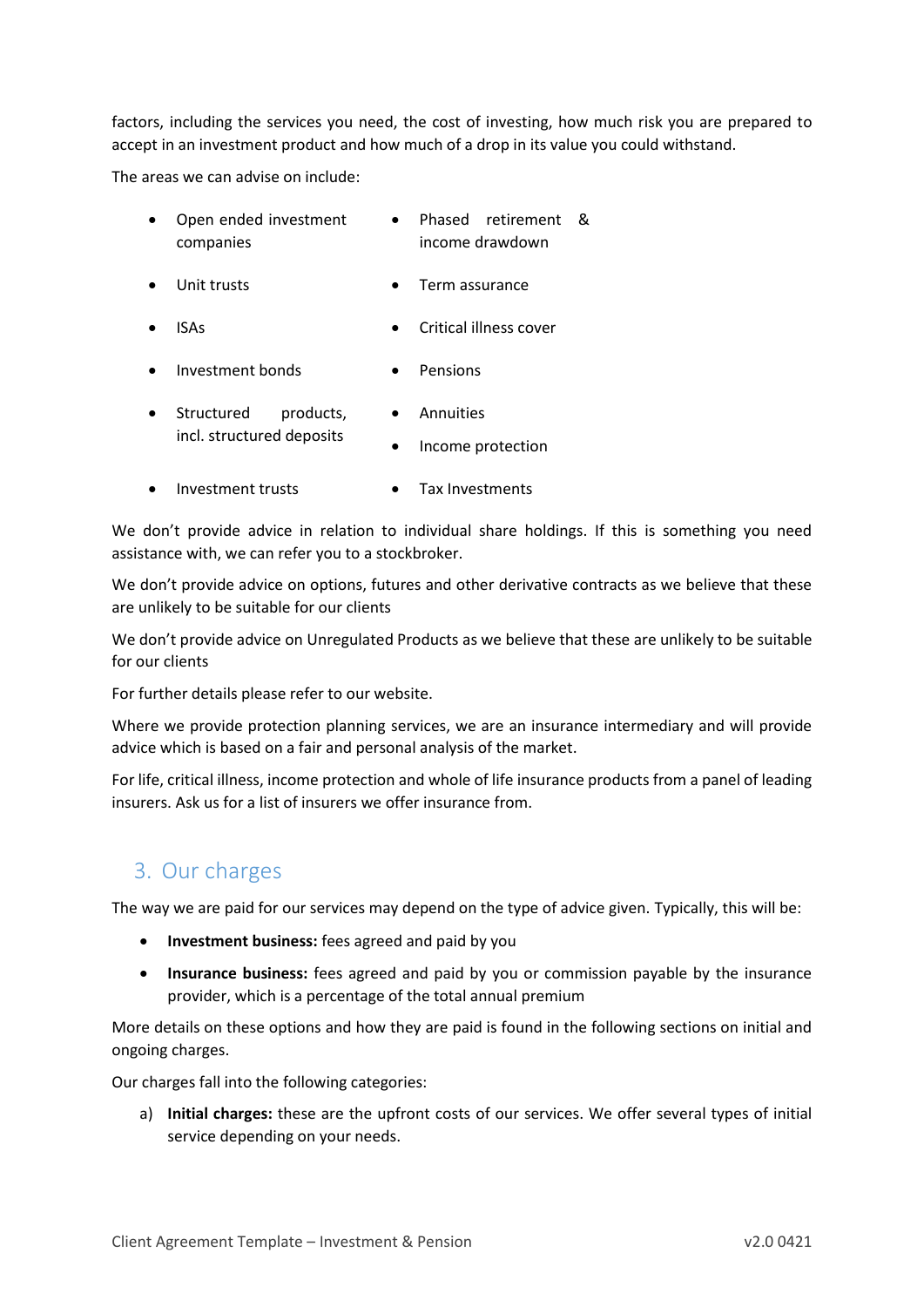- b) **Ongoing charges:** once your financial plan is in place it is important to keep it under review so it can be adapted, where necessary, as your circumstances change. Our ongoing services are designed to do this.
- c) **Adoc charges:** If you have decided that you do not require ongoing servicing, but subsequently request a review or an amendment to your investments an adhoc charge will be applied to cover the work conducted.

Our actual charges and fees (in pounds and pence) will be agreed with you before we do any work and we'll explain your payment options too. We'll also let you know where any fees are subject to VAT.

### Initial charges

| <b>Initial Charges</b>                           |                                                                                                                                                                                                   |  |  |  |  |
|--------------------------------------------------|---------------------------------------------------------------------------------------------------------------------------------------------------------------------------------------------------|--|--|--|--|
| $%$ of                                           | % of funds invested                                                                                                                                                                               |  |  |  |  |
| funds<br>invested                                | Our charge is 5% of any funds invested / transferred subject to a minimum fee<br>of £500 or £950 for more complicated cases such as annuities purchase, income<br>withdrawal and pension switches |  |  |  |  |
|                                                  | Here are some examples of how our charges could apply:                                                                                                                                            |  |  |  |  |
|                                                  | If you invested $£5,000$ , our fee would be our minimum fee = $£500$<br>$\bullet$                                                                                                                 |  |  |  |  |
|                                                  | If you invested £50,000, our fee would be 5% of £50,000 = £2,500                                                                                                                                  |  |  |  |  |
|                                                  | If you invested £100,000, our fee would be 5% of £100,000 = £5,000                                                                                                                                |  |  |  |  |
|                                                  |                                                                                                                                                                                                   |  |  |  |  |
| <b>Hourly</b><br>rate                            | We'll always present you with a personalised quote before undertaking any work that<br>might be charged for. Our charges are based on the following hourly rates:                                 |  |  |  |  |
|                                                  | Adviser: £200 per hour: Responsible for establishing your circumstances, needs<br>$\bullet$<br>and financial objectives and recommending a suitable financial solution.                           |  |  |  |  |
|                                                  | Administrator: £75 per hour: Responsible for sending out paperwork and requests<br>$\bullet$<br>for information.                                                                                  |  |  |  |  |
|                                                  |                                                                                                                                                                                                   |  |  |  |  |
| <b>Payment options</b>                           |                                                                                                                                                                                                   |  |  |  |  |
| Initial charges can be paid in a number of ways: |                                                                                                                                                                                                   |  |  |  |  |

- Cheque or electronic transfer (unfortunately, we cannot accept payments by cash).
- Payment via deductions from the financial product(s) you invest in or (if relevant) deductions from the amount invested with a discretionary fund manager (DFM). Most product providers / DFMs offer this facility but using it will reduce the amount you have left to invest and may, depending on your circumstances, have other consequences (we'll discuss this with you beforehand).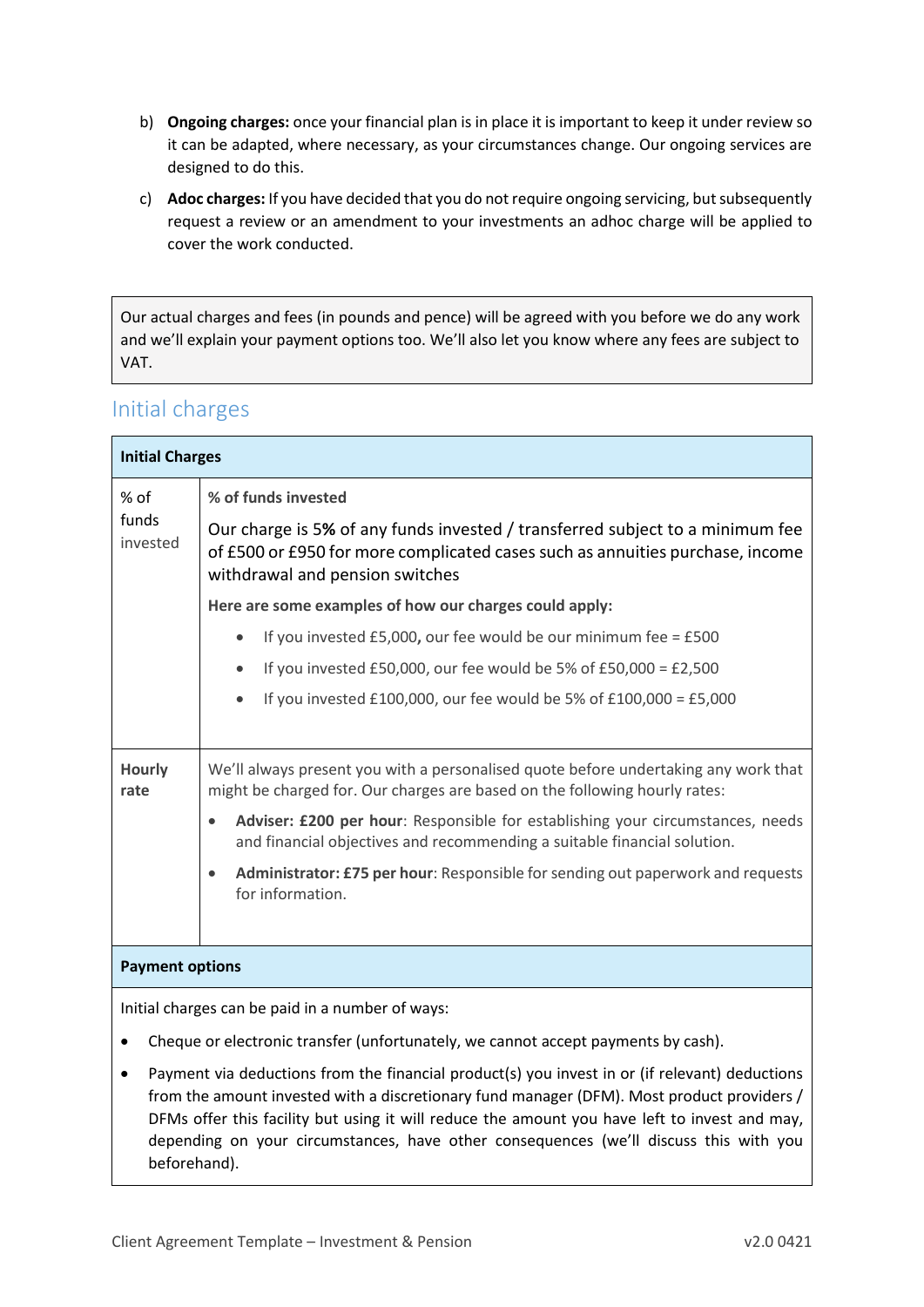- For investments held on a platform (an online investment administration service) you may choose to pay our charges out of the funds held in the platform cash account, although it's important to maintain sufficient funds in the account to cover our charges as they become payable.
- If, as a result of our recommendations, you take out a **regular contribution product** where investments are made on a monthly, quarterly or annual basis), it may be possible to have our initial charges deducted from the product in instalments (where the provider is able to offer this facility). In such cases, our normal approach will be for the payment to be spread over a maximum of 12 months.

Here's an example to show how this could work based on a £50 per month policy:

If you contribute £50 per month into a personal pension plan, we would charge typically £500 payable over 5

to 12 months, which would mean an initial adviser charge of

£50 x 10 months = £500 or £100 over 5 months =£500 whichever **is** preferred.

If you contribute £200 per month into an Individual Savings plan, we would charge £500 payable over 10 months, which would mean an initial adviser charge of £50 x 10 months = £500

We will tell you if you have to pay VAT.

Invoices are issued within 10 days of your product(s) being issued.

• In some limited circumstances (for protection planning only) we may receive commission from a product provider in relation to an insurance product we have arranged for you. The amount of commission is a percentage of the total annual premium and we'll tell you the amount before we carry out business for you.

#### Ongoing charges

Our ongoing services are optional. If you agree to purchase an ongoing service, unless otherwise agreed, the service will be provided as a follow up to the initial service.

| <b>Ongoing service</b>                                                 | <b>Ongoing charges</b>                                                                                           |  |  |
|------------------------------------------------------------------------|------------------------------------------------------------------------------------------------------------------|--|--|
| <b>Basic:</b>                                                          | % of funds under management                                                                                      |  |  |
| Annual Review Report - Monitoring &<br>Maintaining the plan (by phone) | Our annual ongoing charge for this service is 0.5% of the<br>total market value of the investments funds that we |  |  |
| Annual Assessment of Suitability                                       | manage on your behalf subject to a minimum fee of                                                                |  |  |
| Annual Portfolio Review                                                | £300 per annum.                                                                                                  |  |  |
| Legislation Update and Review of<br>Personal Circumstances             | For a fund of £20,000, our fee would be our<br>$\bullet$<br>minimum fee = $£300$ per annum                       |  |  |
| (Part of Annual Review Report)                                         | For a fund of £100,000 our fee would be 5.0% of<br>$\bullet$                                                     |  |  |
| Attitude to Risk Assessment                                            | £100,000 = £5,000 per annum                                                                                      |  |  |
| (Every 2 years)                                                        | For a fund of £250,000 our fee would be 5.0% of<br>$\bullet$<br>£250,000 = £12,500 per annum                     |  |  |
|                                                                        |                                                                                                                  |  |  |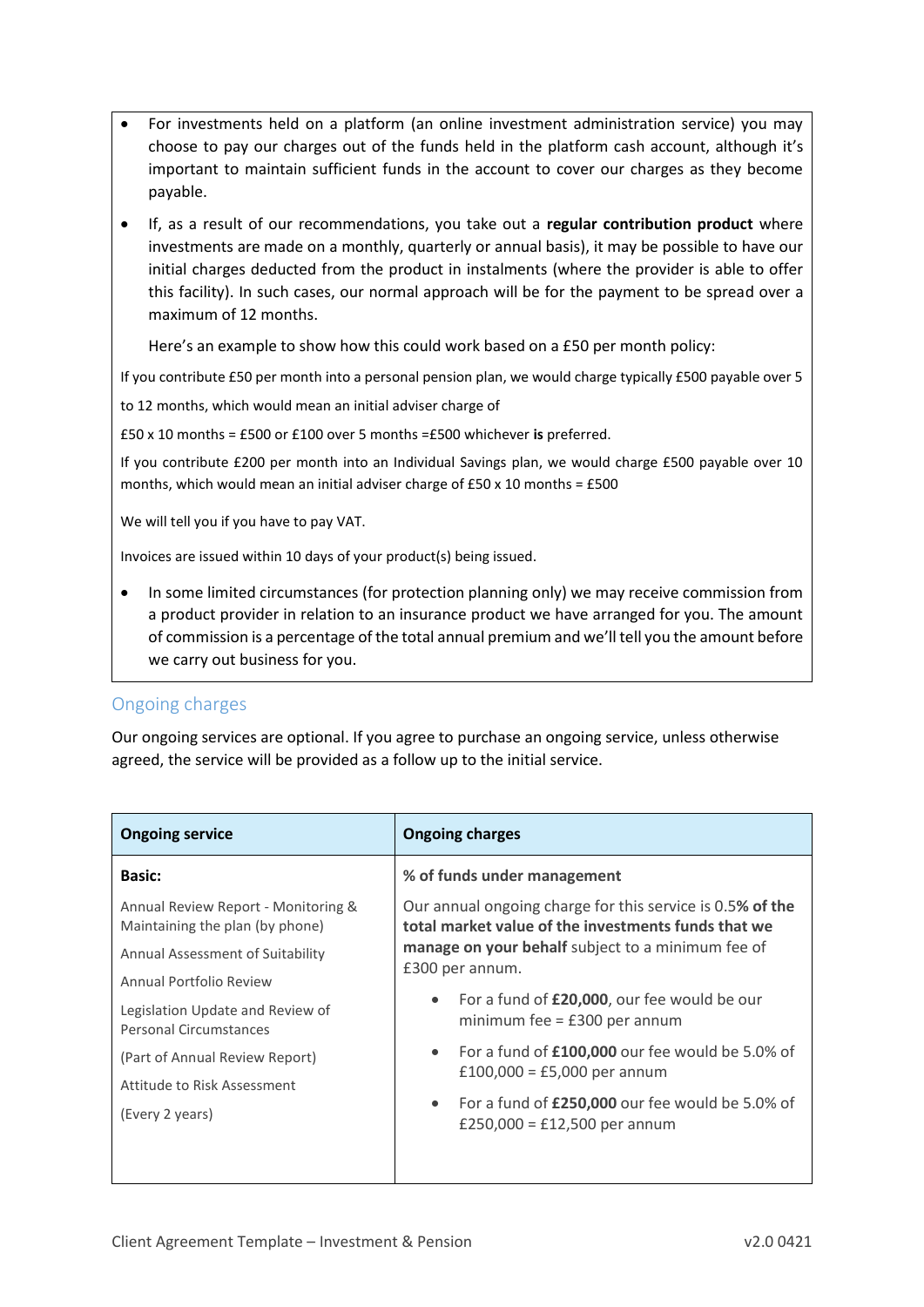|                                                                   | Please note that our charges will increase as the value of<br>your investment funds                                                                                                       |  |  |  |
|-------------------------------------------------------------------|-------------------------------------------------------------------------------------------------------------------------------------------------------------------------------------------|--|--|--|
| Standard:                                                         | % of funds under management                                                                                                                                                               |  |  |  |
| Annual Review Report - Monitoring &<br>Maintaining the plan       | Our annual ongoing charge for this service is 0.75% of the<br>total market value of the investments funds that we<br>manage on your behalf subject to a minimum fee of £400<br>per annum. |  |  |  |
| (Face to Face or by phone)                                        |                                                                                                                                                                                           |  |  |  |
| Annual Assessment of Suitability                                  | For a fund of £20,000, our fee would be our                                                                                                                                               |  |  |  |
| Annual Portfolio Review                                           | minimum fee = $£400$ per annum                                                                                                                                                            |  |  |  |
| Legislation Update and Review of<br><b>Personal Circumstances</b> | For a fund of £100,000 our fee would be 0.75% of<br>$\bullet$<br>£100,000 = £750 per annum                                                                                                |  |  |  |
| (Part of Annual Review Report)                                    | For a fund of £250,000 our fee would be 1% of                                                                                                                                             |  |  |  |
| Attitude to Risk Assessment                                       | £250,000 = £2,500 per annum                                                                                                                                                               |  |  |  |
| (Every 2 years)                                                   | Please note that our charges will increase as the value of                                                                                                                                |  |  |  |
| Assessment of Policy Suitability                                  | your investment funds                                                                                                                                                                     |  |  |  |
| Fund Switches (Maximum of 2)                                      |                                                                                                                                                                                           |  |  |  |
| <b>Enhanced:</b>                                                  | % of funds under management                                                                                                                                                               |  |  |  |
| Half Yearly Review Meeting - Monitoring<br>& Maintaining the plan | Our annual ongoing charge for this service is 1% of the<br>total market value of the investments funds that we                                                                            |  |  |  |
| (Face to Face or by phone)                                        | manage on your behalf subject to a minimum fee of<br>£1500 per annum.                                                                                                                     |  |  |  |
| Annual Assessment of Suitability                                  | For a fund of £20,000, our fee would be our                                                                                                                                               |  |  |  |
| Annual Portfolio Review                                           | minimum fee = $£1500$ per annum                                                                                                                                                           |  |  |  |
| Legislation Update and Review of<br><b>Personal Circumstances</b> | For a fund of £100,00 our fee would be 1% of<br>$\bullet$<br>£100,000 = £1,000 per annum                                                                                                  |  |  |  |
| (Part of Annual Review Report)                                    | For a fund of £250,000 our fee would be 1% of                                                                                                                                             |  |  |  |
| Attitude to Risk Assessment                                       | £250,000 = £2,500 per annum                                                                                                                                                               |  |  |  |
| (Every 2 years)                                                   | Please note that our charges will increase as the value of                                                                                                                                |  |  |  |
| Assessment of Policy Suitability                                  | your investment funds                                                                                                                                                                     |  |  |  |
| <b>Fund Switches</b>                                              |                                                                                                                                                                                           |  |  |  |
| <b>Ongoing Valuation Updates</b>                                  |                                                                                                                                                                                           |  |  |  |
| (Face to Face or by phone)                                        |                                                                                                                                                                                           |  |  |  |
| Unlimited Contact at no additional cost                           |                                                                                                                                                                                           |  |  |  |
|                                                                   |                                                                                                                                                                                           |  |  |  |
| <b>Payment options</b>                                            |                                                                                                                                                                                           |  |  |  |
| Ongoing charges can be paid in a number of ways:                  |                                                                                                                                                                                           |  |  |  |
|                                                                   | A regular fee, paid by standing order                                                                                                                                                     |  |  |  |